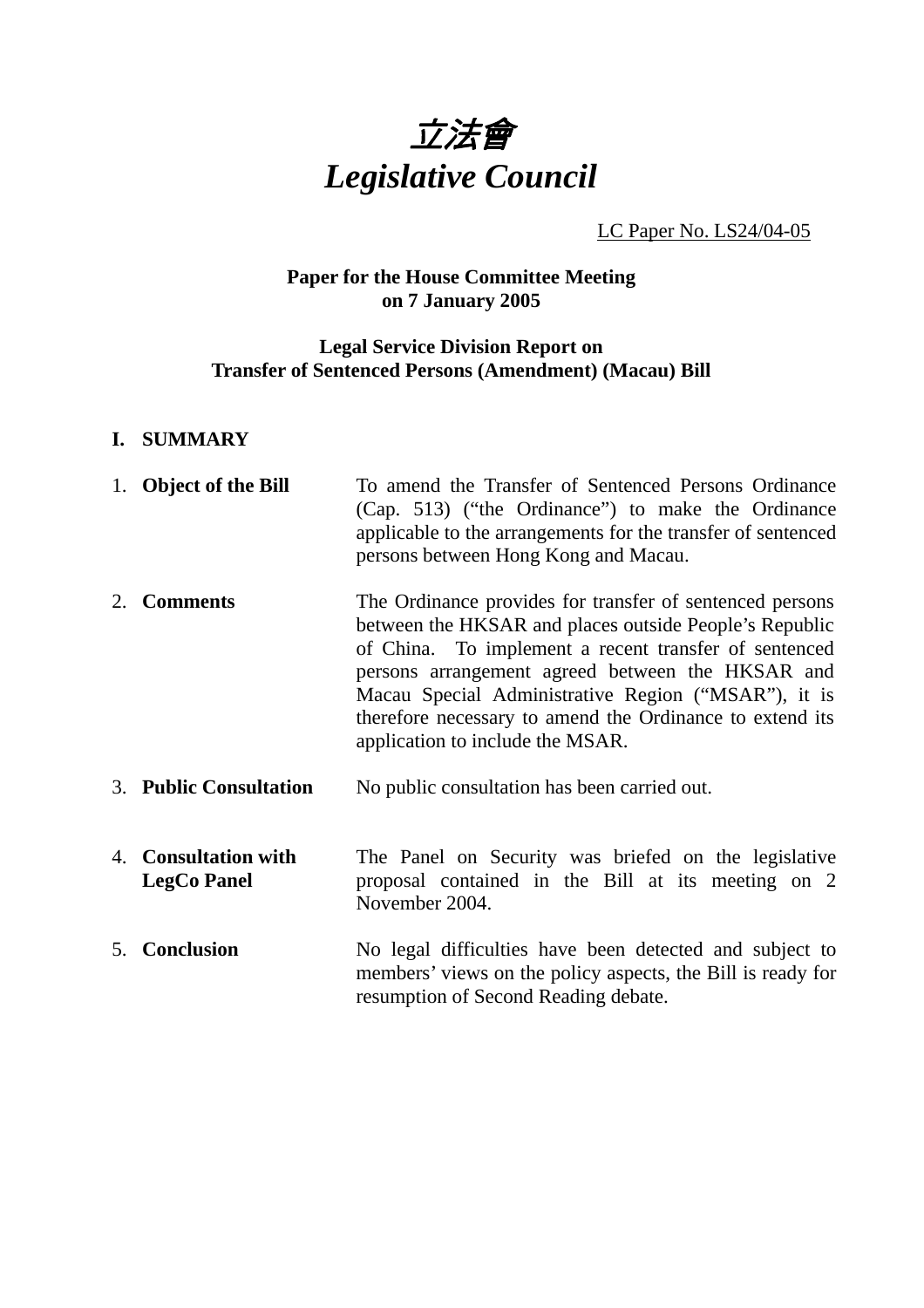## **II. REPORT**

## **Object of the Bill**

To amend the Transfer of Sentenced Persons Ordinance (Cap. 513) ("the Ordinance") to make the Ordinance applicable to the arrangements for the transfer of sentenced persons between Hong Kong and Macau.

## **LegCo Brief Reference**

2. SBCR 34/2857/97 Pt. 4 issued by the Security Bureau on 17 December 2004.

## **Date of First Reading**

3. 5 January 2005.

## **Comments**

4. The Ordinance provides for transfer of sentenced persons between the HKSAR and places outside People's Republic of China ("PRC"). To implement a recent transfer of sentenced persons arrangement agreed between the HKSAR and Macau Special Administrative Region ("MSAR"), it is therefore necessary to amend the Ordinance to extend its application to include the MSAR.

5. Clause 3 amends the definition of "arrangements for the transfer of sentenced persons" in section 2 of the Ordinance to extend its application to the arrangements for the transfer of sentenced persons between the HKSAR and MSAR.

6. Clause 4 amends section 4 of the Ordinance to empower the Chief Executive ("CE") to issue an outward warrant for the transfer to Macau a sentenced person who is a permanent resident of the MSAR or, in the CE's opinion, has close ties with it. In response to our enquiry, the Administration has confirmed that the term "permanent resident of Macau" is defined in Article 24 of the Basic Law of the MSAR (Annex A) and Law No. 8/1999 of the MSAR (Annex B, only Chinese version). Also in response to our enquiry, the Administration has explained that the term "close ties" is not defined under the Ordinance and is generally a question to be determined according to the facts of an individual case. The Administration has further explained that whilst it is a matter for the discretion of the CE in each case, an example of "close ties" may be strong family connections (e.g. where the person does not have permanent residency in Macau but his immediate family members are all permanent residents of Macau).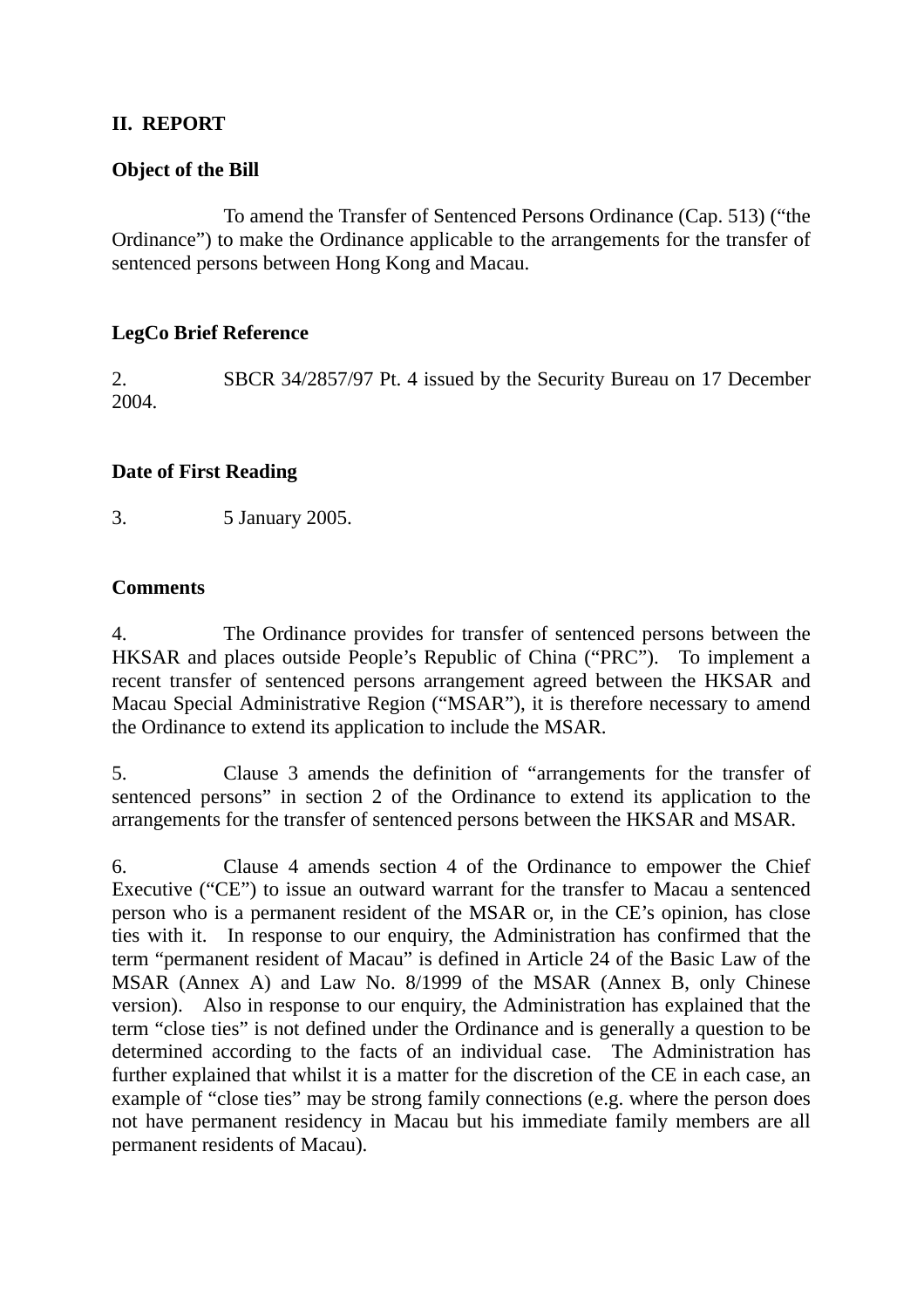7. Clause 5 amends section 9 of the Ordinance so that the requirement of the CE to notify the Central People's Government ("CPG") about requests for transfer of sentenced persons will not be applicable to transfers between the HKSAR and MSAR. In response to our enquiry, the Administration has explained that the notification requirement is not required because the transfer of sentenced persons between the HKSAR and MSAR is a matter between two SARs of the PRC.

## **Public Consultation**

8. No public consultation has been carried out.

## **Consultation with LegCo Panel**

9. The Panel on Security was briefed on the legislative proposal contained in the Bill at its meeting on 2 November 2004.

10. Members did not raise specific concerns about the Administration's proposal. However, a member sought clarification whether the proposed transfer of sentenced persons arrangement would only be applicable to permanent residents of the HKSAR and permanent residents of the MSAR. The Administration responded that under the arrangement between the HKSAR and the MSAR, a sentenced person would not be eligible for transfer unless he was a permanent resident of, or had close ties with, the receiving jurisdiction.

11. Another member asked whether and why the CE was required to notify the CPG of every relevant request for transfer of a sentenced person between the HKSAR and a jurisdiction other than the MSAR. The Administration explained that the CE had to notify CPG of every relevant request for transfer of a sentenced person, as this was a form of international bilateral mutual legal assistance with other jurisdictions.

## **Conclusion**

12. No legal difficulties have been detected and subject to members' views on the policy aspects, the Bill is ready for resumption of Second Reading debate.

Encl

Prepared by

Lam Ping-man, Stephen Assistant Legal Adviser Legislative Council Secretariat 5 January 2004 Bill/B/9/04-05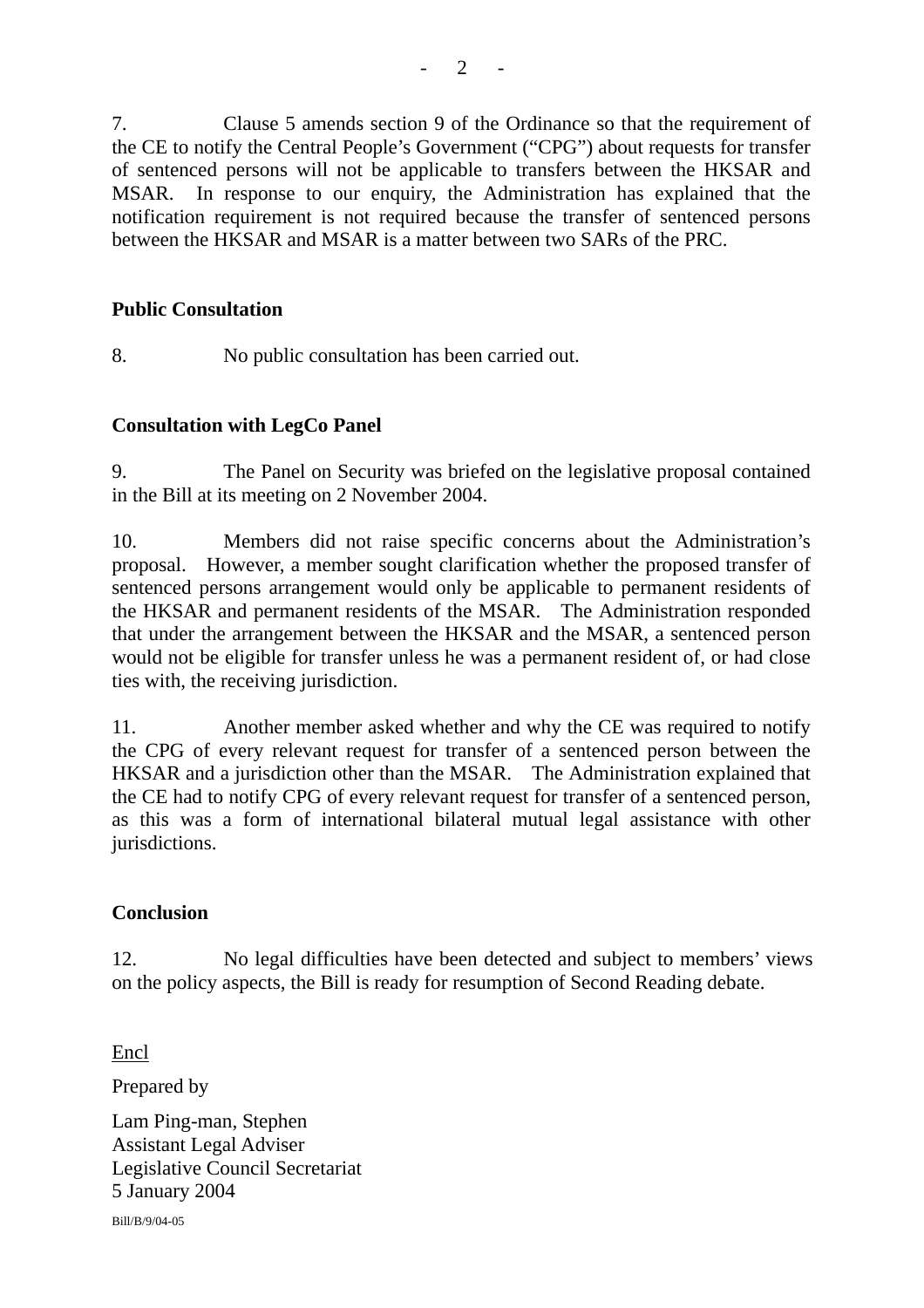Please note that Official Languages of MSAR are Chinese and Portuguese. The attached translation of the Basic Law of MSAR is just for the MSAR Government to promote the Basic Law of MSAR in 1999 and for your reference only.

د عامل المالي عامل ال

# Basic Law of the Macao Special Administrative Region of the People's Republic of China

(Adopted by the Eighth National People's Congress at its First Session on 31 March 1993)

## Chapter III Fundamental Rights and Duties of the Residents

Article 24 Residents Of the Macao Special Administrative Region ("Macao residents") shall include permanent residents and non-permanent residents. The permanent residents of the Macao Special Administrative Region shall be:

(1) Chinese citizens born in Macao before or after the establishment of the Macao Special Administrative Region and their children of Chinese nationality born outside Macao:

(2) Chinese citizens who have ordinarily resided in Macao for a continuous period of not less than seven years before or after the establishment of the Macao Special Administrative Region and their children of Chinese nationality born outside Macao after they have become permanent residents;

(3) The Portuguese who were born in Macao and have taken Macao as their place of permanent residence before or after the establishment of the Macao Special Administrative Region;

(4) The Portuguese who have ordinarily resided in Macao for a continuous period of not less than seven years and have taken Macao as their place of permanent residence before or after the establishment of the Macao Special Administrative Region;

(5) Other persons who have ordinarily resided in Macao for a continuous period of not less than seven years and have taken Macao as their place of permanent residence before or after the establishment of the Macao Special Administrative Region;

(6) Persons under 18 years of age born in Macao of those residents listed in category (5) before or after the establishment of the Macao Special Administrative Region. The above mentioned residents shall have the right of abode in the Macao Special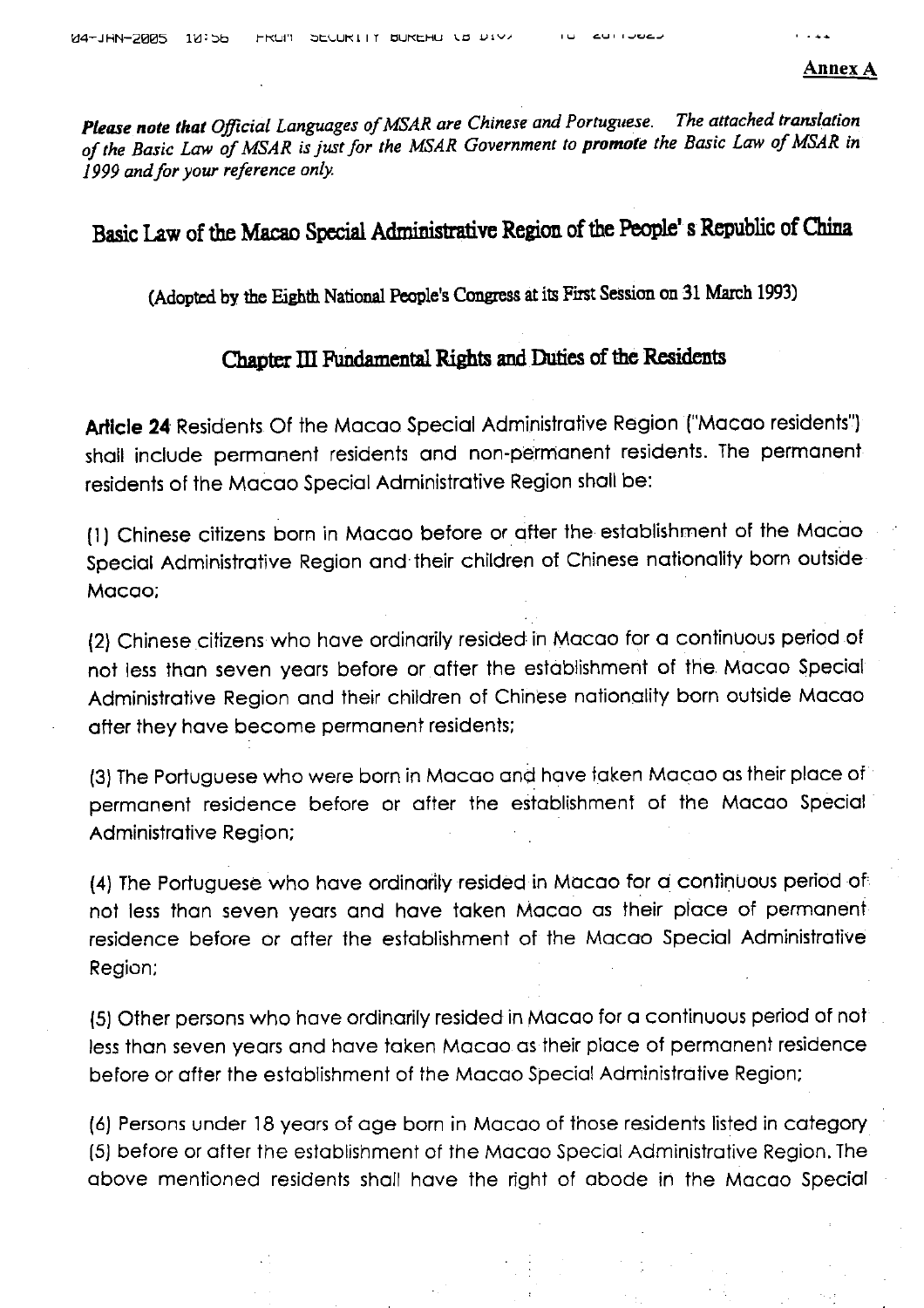Administrative Region and shall be qualified to obtain permanent identity cards. The non-permanent residents of the Macao Special Administrative Region shall be persons who are qualified to obtain Macao identity cards in accordance with the laws of the Region but have no right of abode.

28775029

TO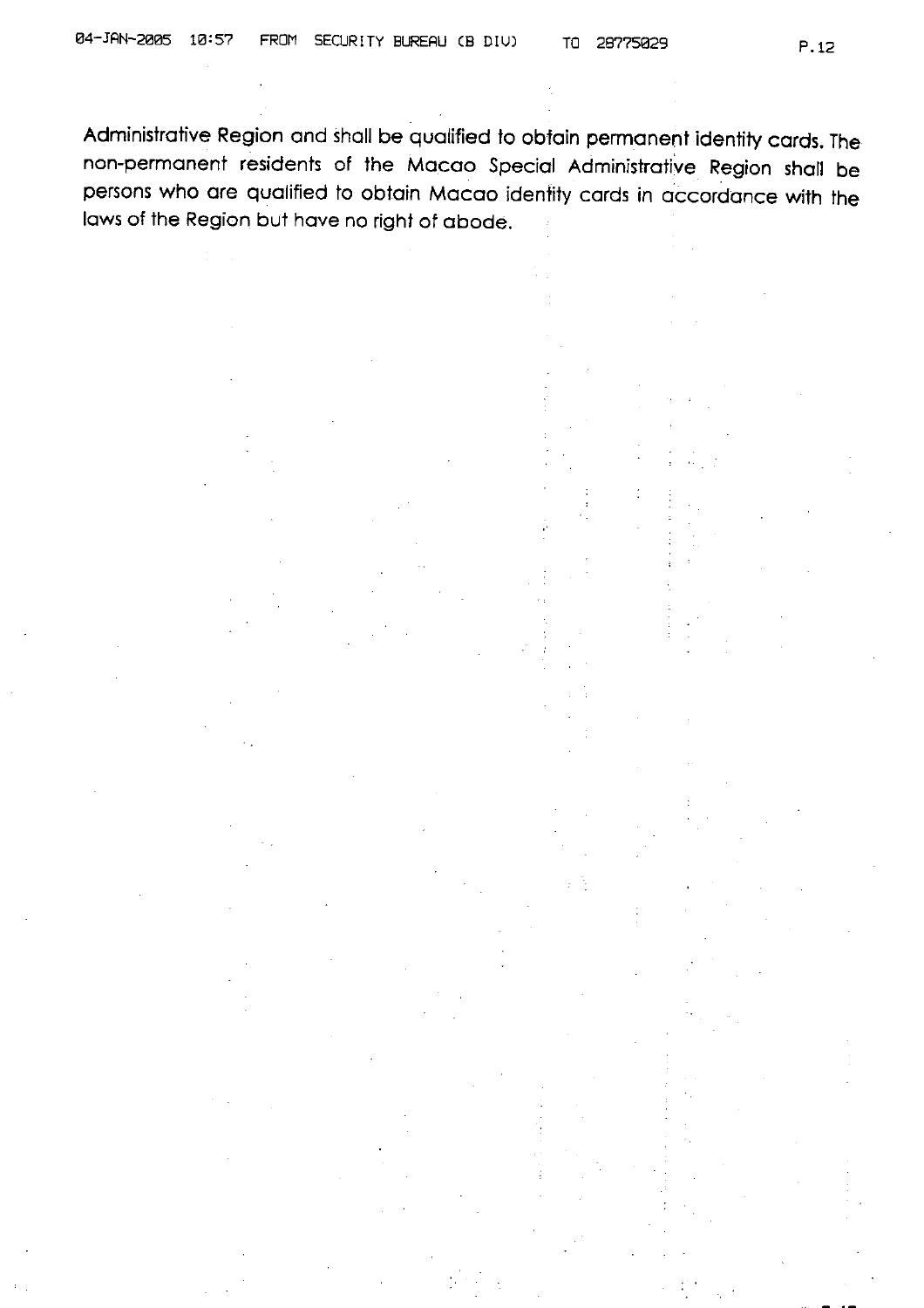**Annex B** 

## For Clause 4

## 澳門特別行政區

#### 第 8/1999 號法律

## 澳門特別行政區永久性居民及居留權法律

#### 請査閱:居留權法律制度

立法會根據《澳門特別行政區基本法》第七十一條(一)項,制定本法 律。

#### 第一條

#### 永久性居民

一、澳門特別行政區永久性居民包括:

(一)在澳門特別行政區成立以前或以後在澳門出生的中國公民,且在 其出生時其父親或母親在澳門合法居住,或已取得澳門居留權;

(二)在澳門特別行政區成立以前或以後在澳門通常居住連續七年以上 的中國公民;

(三)上述兩項所指的永久性居民在澳門以外所生的中國籍子女,且在 其出生時父親或母親已符合 (一) 項或 (二) 項的規定;

(四)在澳門特別行政區成立以前或以後在澳門出生並以澳門爲永久居 住地的,具有中國血統但又具有葡萄牙血統的人士,且在其出生時其父 親或母親已在澳門合法居住,或已取得澳門居留權;

(五)在澳門特別行政區成立以前或以後在澳門通常居住連續七年以上 並以澳門為永久居住地的,具有中國血統但又具有葡萄牙血統的人士;

(六) (四) 項及(五) 項所指的永久性居民在澳門以外所生的並以澳 門為永久居住地的中國籍或未選擇國籍的子女,且在其出生時其父親或 母親已符合(四)項或(五)項的規定;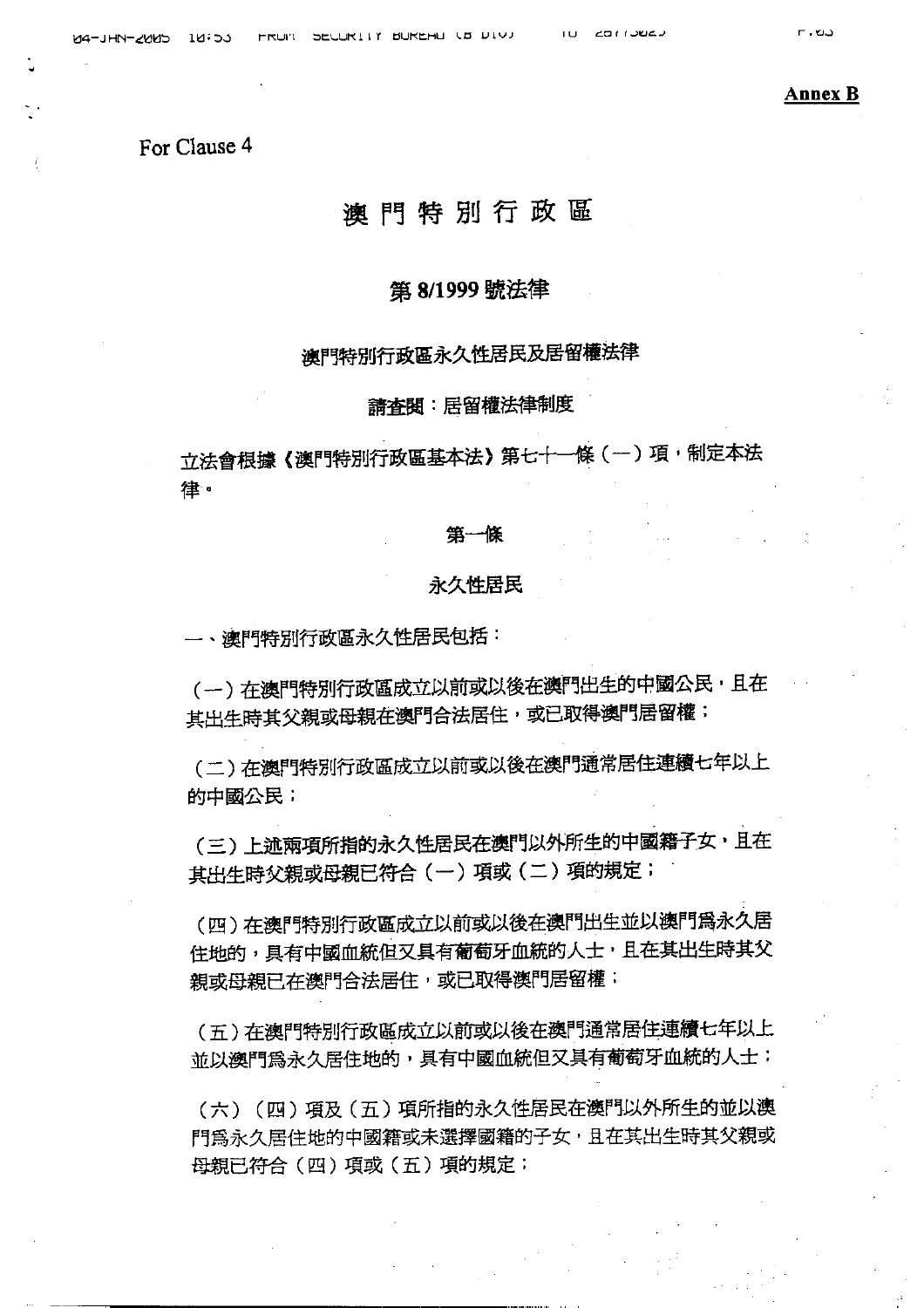(七) 在澳門特別行政區成立以前或以後在澳門出生並以澳門爲永久居 住地的葡萄牙人,且在其出生時其父親或母親已在澳門合法居住,或已 取得澳門居留權;

(八)在澳門特別行政區成立以前或以後在澳門通常居住連續七年以 上,並以澳門為永久居住地的葡萄牙人;

(九)在澳門特別行政區成立以前或以後在澳門通常居住連續七年以 上, 並以澳門為永久居住地的其他人;

(+) (力) 項所指的永久性居民在澳門所生的未滿十八週歲的子女, 日在其出生時其父親或母親已符合(九)項的規定。

二、在澳門出生由澳門有權限的登記部門發出的出生記錄證明。

#### 第二條

#### 居留權

一、永久性居民在澳門特別行政區享有居留權。居留權包括以下權利:

(一)自由進出澳門特別行政區;

(二)不會被施加任何逗留澳門特別行政區的條件,任何對其施加的逗 留條件均屬無效;

(三) 不得被驅逐出境。

二、第一條第一款(九)項及(十)項所指的澳門特別行政區永久性居 民,如不在澳門特別行政區通常居住連續三十六個月以上,即喪失居留 權。

三、上款所指喪失居留權的居民, 保留下列權利:

(一)自由進出澳門特別行政區;

(二)不會被施加任何逗留澳門特別行政區的條件,任何對其施加的逗 留條件均屬無效。

#### 第三條

#### 非永久性居民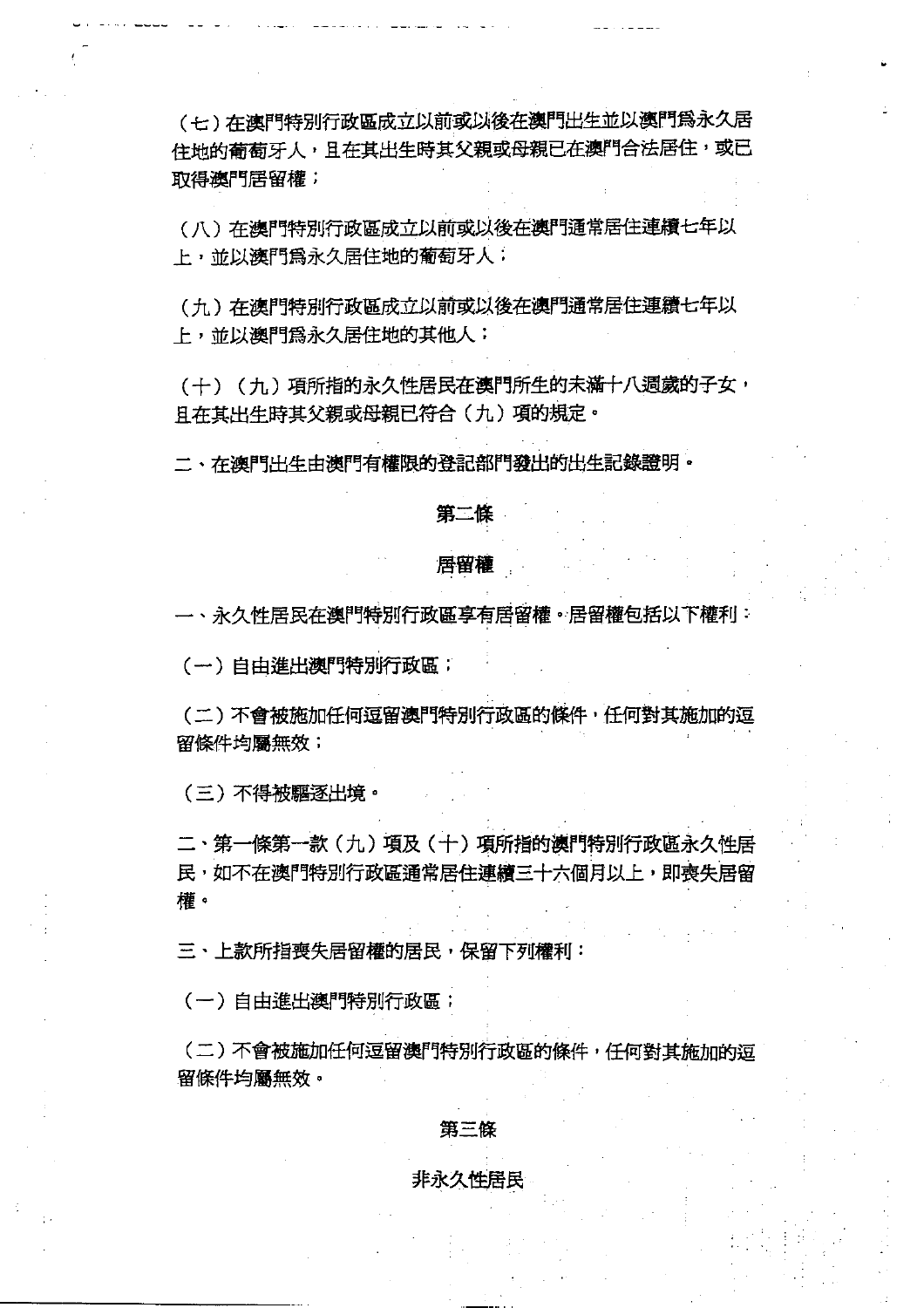澳門特別行政區的非永久性居民為:除第一條所列的人士以外的依法獲 准在澳門居留的人士。

#### 第四條

#### 涌常居住

一、本法律規定的通常居住是指合法在澳門居住,並以澳門爲常居地, 但本條第二款的規定除外。

二、處於下列情況之一的人士,不屬在澳門居住:

(一) 非法入境;

(二) 非法在澳門逗留;

(三) 僅獲准逗留;

(四)以難民身份在澳門逗留;

(五)以非本地勞工身份在澳門逗留;

(六) 屬領事機構非於本地聘用的成員;

(七)在本法律生效以後根據法院的確定判決被監禁或羈押,但被羈押 者經確定判決為無罪者除外。

(八)法規規定的其他情形。

三、爲著第一條第一款 (二) 項、 (五) 項、 (八) 項或 (九) 項所指 的人士永久性居民的身份,及第二條第二款所指的居留權的喪失,如有 任何人暫時不在澳門,並不表示該人已不再通常居於澳門。

四、在斷定上述人士是否已不再通常居於澳門時,須考慮該人的個人情 況及他不在澳門的情況,包括:

(一)不在澳門的原因、期間及次數;

(二)是否在澳門有慣常住所;

(三)是否受僱於澳門的機構;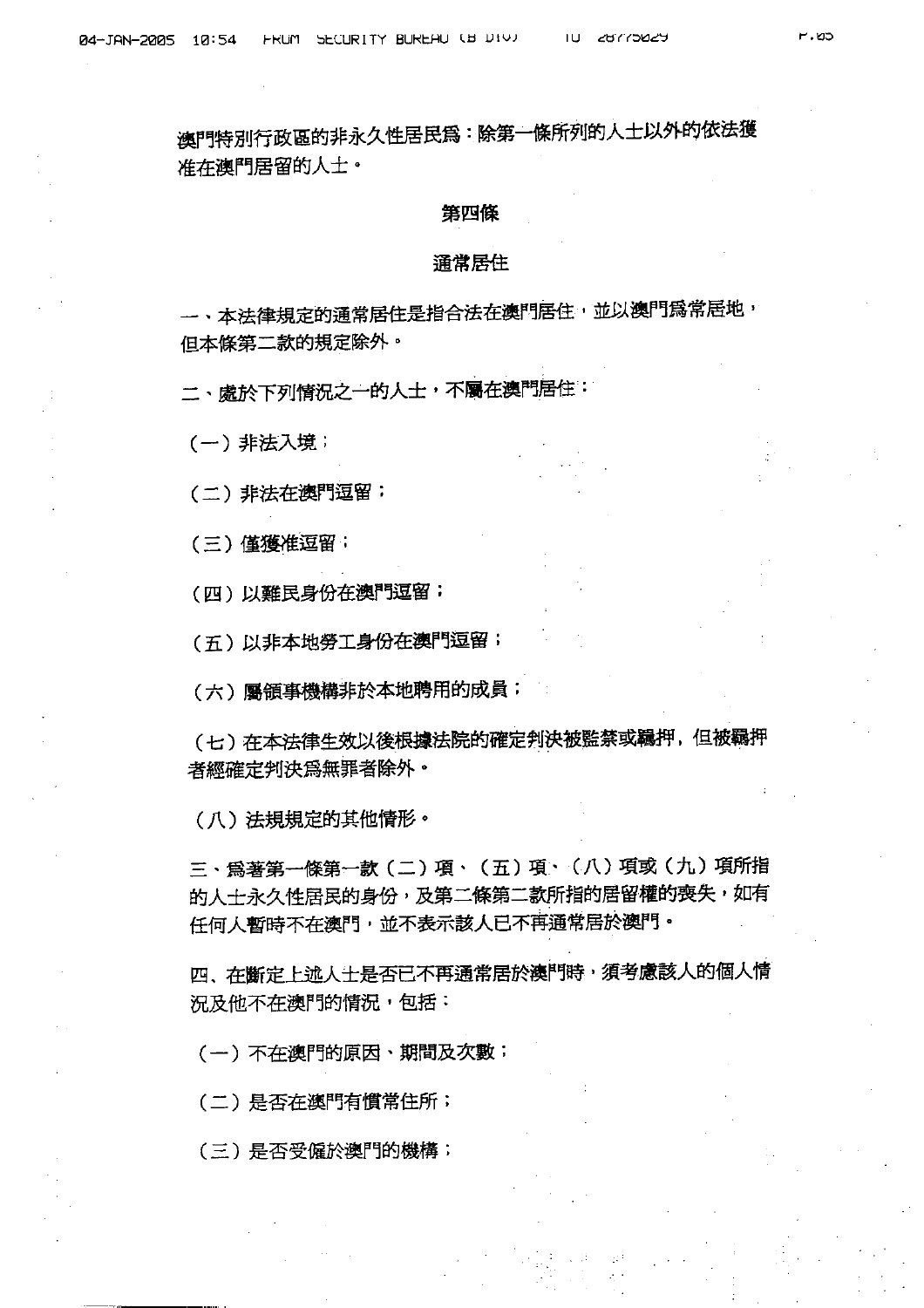(四)其主要家庭成員,尤其是配偶及未成年子女的所在。

五、本法律第一條第一款(八)項、(九)項所指的人士在澳門通常居住 "連續七年",是指緊接其申請成為澳門特別行政區永久性居民之前的 連續七年。

## 第五條

## 推定

一、推定有效澳門居民身份證、有效澳門特別行政區永久性居民身份證 及有效澳門特別行政區居民身份證的持有人在澳門通常居住。

二、如對利害關係人在澳門通常居住有疑問,身份證明局局長可根據第 四條第四款的規定對其是否在澳門通常居住進行審査。

#### 第六條

## 父母子女關係

在本法律的範圍內,下列父母子女關係得到承認:

(一) 仟何女子與其婚生或非婚生子女;

(二)任何男子與其婚生子女,或任何男子與經有權限機構發出的文件 確認父子關係的非婚生子女。

#### 第七條

#### 永久性居民身份的確立

、澳門特別行政區永久居民身份由下列任一有效文件確立:

(一)澳門特別行政區永久性居民身份證;

(二)澳門特別行政區護照;

(三)身份證明局發出的居留權證明書;

(四)身份證明局根據第九條發出的永久性居民身份證明書。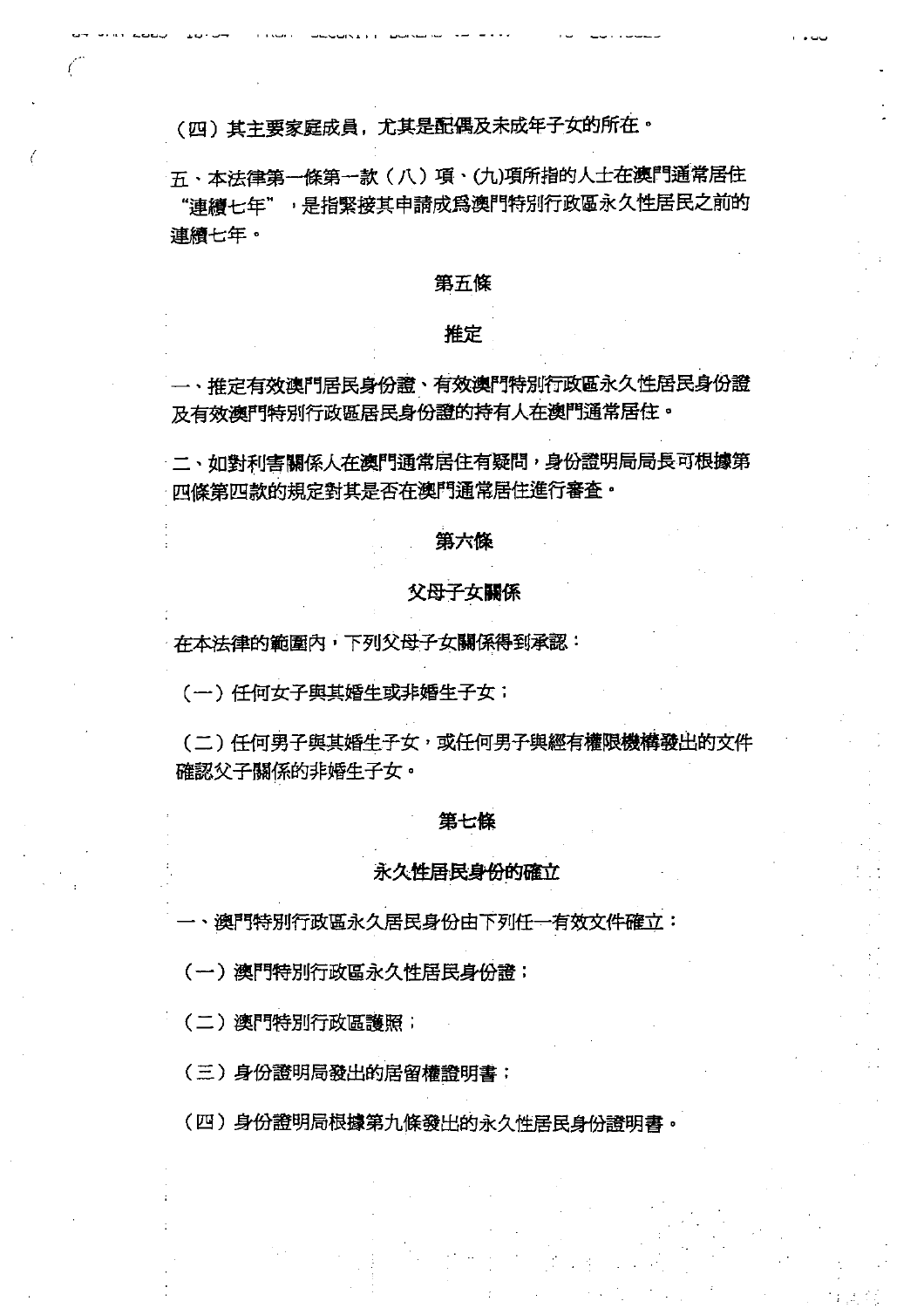二、符合第一條第一款 (二) 項、 (三) 項或 (六) 項的規定,不持有 **澳門居民身份證或澳門特別行政區居民身份證明文件,且在中華人民共** 和國其他地區(香港特別行政區及台灣地區除外)居住的人士,除法律 另有規定外,進入澳門特別行政區定居須持有由中央人民政府主管部門 發出的前往澳門特別行政區定居的有效證件,無須申請居留權證明書。

三、除第二款所指的人士外,其他符合第一條第一款 (二) 項、 (三) 項、(五)項或(六)項的規定,但不持有澳門居民身份證或澳門特別 行政區居民身份證明文件的人士須申請居留權證明書。

四、本條所指的居留權證明書的發出規章由行政法規訂定。

#### 第八條

#### 永久居住地的確認

一、第一條第一款(四)項至(九)項所指的人士,須在申請成爲澳門 特別行政區永久性居民時簽署一份書面聲明,聲明其本人以澳門為永久 居住地。

二、第一條第一款(七)項、(八)項及(九)項所指的人士在作出上 款所指的聲明時,須申報下列個人情況,供身份證明局審批其有關申請 時參考:

(一) 在澳門有無慣常居所;

(二)家庭主要成員,包括配偶及未成年子女是否在澳門涌常居住;

(三)在澳門是否有職業或穩定的生活來源:

(四)在澳門是否有依法納稅。

三、如身份證明局對第一條第一款 (四) 項、 (五) 項及 (六) 項所指 的人士按第一款的規定所作的聲明有疑問,可要求其遞交上款所規定的 文件。

#### 第九條

#### 渦渡性規定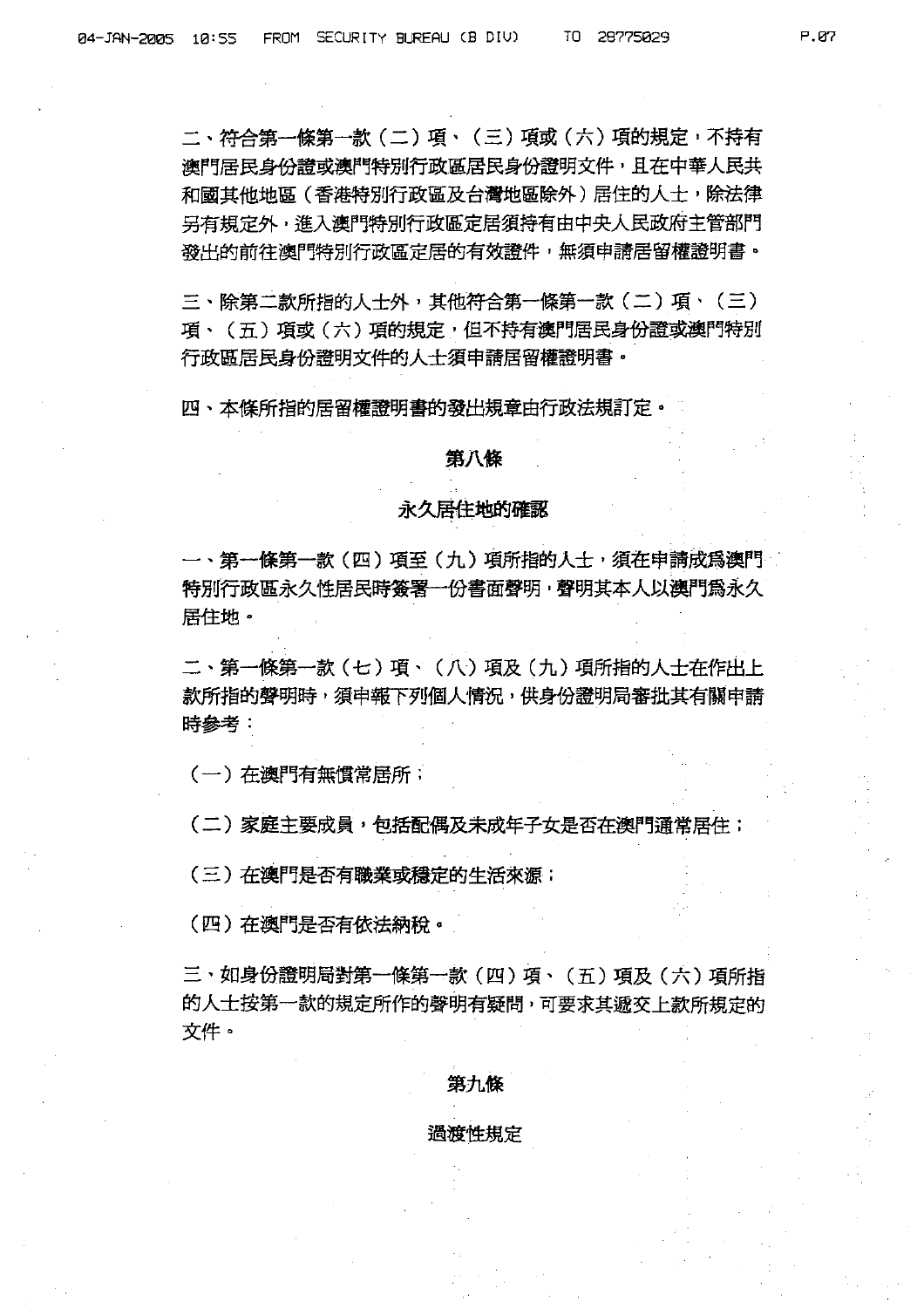一、澳門居民在澳門特別行政區成立前所持有的有效澳門居民身份證, 在一九九九年十二月二十日以後繼續有效,直至獲換發新的身份證。

二、持有一九九九年十二月二十日前發出的澳門居民身份證,且符合下 列條件之一的澳門居民中的中國公民是澳門特別行政區永久性居民:

(一)在澳門居民身份證上載明出生地爲澳門;

(二)澳門居民身份證從首次發出日計已滿七年;

( 三 ) 持有澳門治安警察廳出入境事務局發出的永久居留證。

三、第一條第一款(四)項、(五)及(六)項所指的人士,如持有一九九九年 十二月二十日前發出的澳門居民身份證,且符合上款所指的條件之一 者, 推定為澳門特別行政區永久性居民,

四、第一條第一款(七)項及(八)項所指的人士,如符合本條第二款所指的 條件之一者,推定以澳門為永久居住地,但在換發澳門特別行政區永久 性居民身份證時、須履行第八條第一款的規定,方可成爲澳門特別行政 區永久性居民。

五、第一條第一款(九)項所指的人士,如符合本條第二款所指的條件之 一者,須參照第八條第一、第二款聲明以澳門爲永久居住地,方可成爲 澳門特別行政區永久性居民。

六、在換發澳門特別行政區永久性居民身份證之前,擁有澳門特別行政 區永久性居民身份的居民所持有的澳門居民身份證,具有與澳門特別行 政區永久性居民身份讚同等的效力。

七、在獲發遼門特別行政區永久性居民身份證之前,澳門居民身份證特 有人可在證明有需要時向身份證明局申請發出永久性居民身份證明書。

八、上款所指的永久性居民身份證明書,在持有人獲發澳門特別行政區 永久性居民身份證後,或在換發澳門特別行政區永久性居民身份證的工 作結束後白動失效。

#### 第十條

#### 牛效

本法自一九九九年十二月二十日起生效。